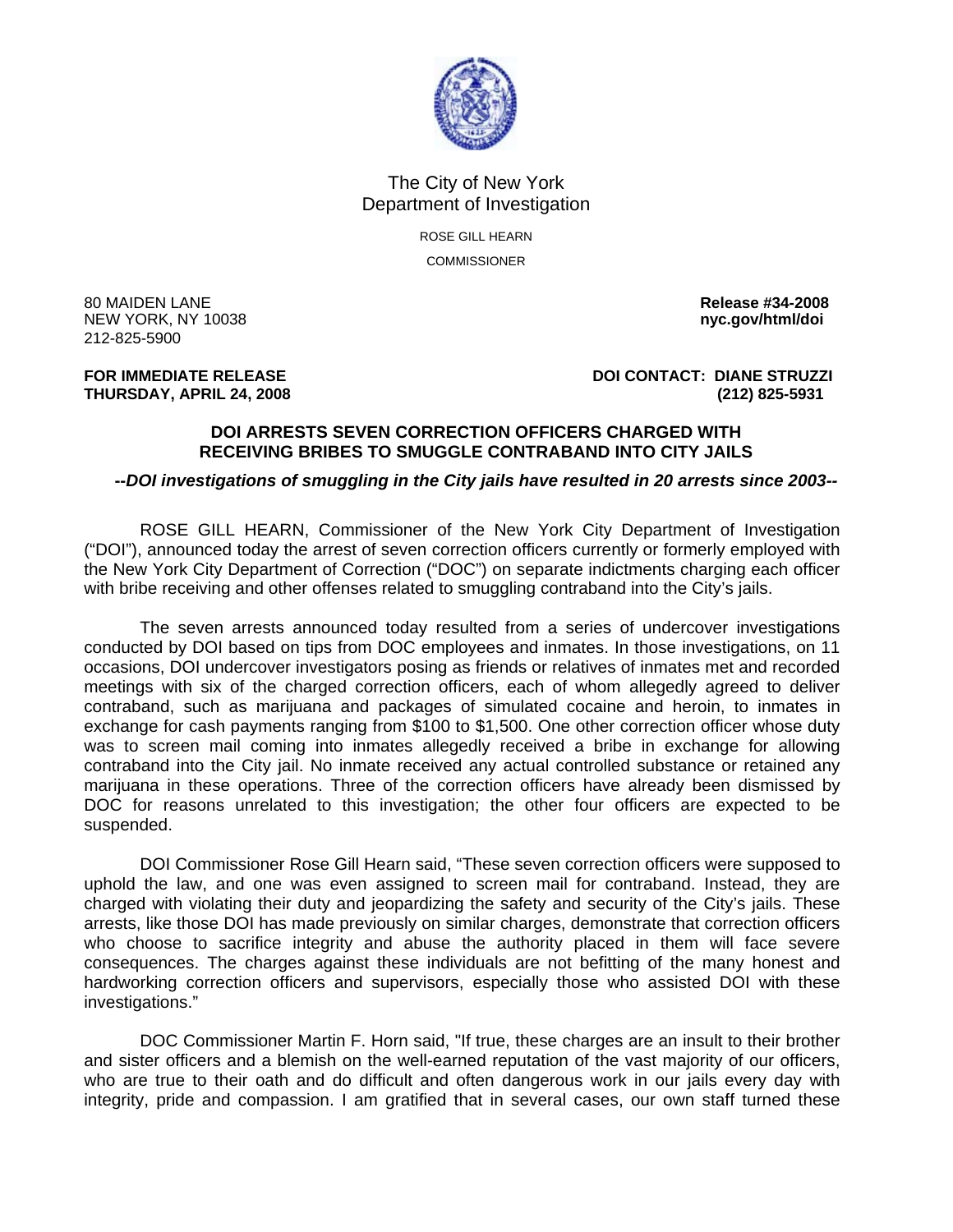officers in. Any officer who smuggles contraband into our facilities deserves the disdain of his fellow officers and the maximum penalty allowed by law ."

DOI conducted similar undercover investigations in 2003 and 2006. In July 2003, DOI arrested seven City employees, including two correction officers, on charges they smuggled drugs into the City jails in return for bribes. In 2006, DOI arrested six workers at the City jails, including three correction officers, for smuggling drugs and contraband in exchange for cash.

A synopsis of the charges against each officer follows:

- **DANIEL BETHEL**, 43, of Brooklyn, in October 2007, allegedly collected cash from a DOI undercover investigator and in exchange delivered marijuana to an inmate at the Anna M. Kross Center ("AMKC") on Rikers Island. BETHEL is charged with Bribe Receiving in the Third Degree and Promoting Prison Contraband in the First Degree, both class D felonies; Criminal Sale of Marijuana in the Third Degree, a class E felony; Criminal Possession of Marijuana in the Fifth Degree, a class B misdemeanor; and Official Misconduct, a class A misdemeanor. If convicted, he faces up to seven years' imprisonment. BETHEL, a correction officer since February 2004, receives an annual salary of approximately \$51,100. He faces suspension.
- **JOSEPH CONSTANTINO**, 50, of Mineola, N.Y., a mail room officer at the North Infirmary Command on Rikers Island, in January 2008, allegedly passed money, tobacco and simulated heroin to an inmate in exchange for a cash bribe. CONSTANTINO is charged with Attempted Criminal Sale of a Controlled Substance in the Third Degree and Attempted Criminal Possession of Controlled Substance in the Third Degree, both class C felonies; Bribe Receiving in the Third Degree and Promoting Prison Contraband in the First Degree, class D felonies; Attempted Promotion of Prison Contraband in the First Degree and Attempted Criminal Possession of a Controlled Substance in the Fifth Degree, both class E felonies; and Promoting Prison Contraband in the Second Degree and Official Misconduct, both class A misdemeanors. If convicted, he faces up to 15 years' imprisonment. CONSTANTINO has been employed with DOC since March 1990 and receives an annual salary of approximately \$65,840. He faces suspension.
- **WILLIAM DELGADO**, 42, of Warwick, N.Y., in two meetings, in March and April 2008, allegedly collected two cash payments from a DOI undercover investigator and in exchange delivered marijuana to an inmate in the Robert N. Davoren Center on Rikers Island. DELGADO is charged with Bribe Receiving in the Third Degree and Promoting Prison Contraband in the First Degree, both class D felonies; Criminal Sale of Marijuana in the Third Degree a class E felony; Criminal Possession of Marijuana in the Fourth Degree and Official Misconduct, class A misdemeanors. If convicted, he faces up to seven years' imprisonment. DELGADO has been employed with DOC since 1989 and receives an annual salary of approximately \$65,841. He faces suspension.
- **DANIEL MARIN,** 27, of the Bronx, in two meetings, in December 2007 and February 2008, allegedly collected cash from a DOI undercover investigator and in exchange delivered marijuana and simulated cocaine to an inmate at AMKC. MARIN is charged with Attempted Criminal Sale of a Controlled Substance in the Second Degree, a class A-II felony; Attempted Criminal Possession of a Controlled Substance in the Third Degree, a class C felony; Bribe Receiving in the Third Degree and Promoting Prison Contraband in the First Degree, both class D felonies; Attempted Promotion of Prison Contraband in the First Degree and Criminal Sale of Marijuana in the Third Degree, both class E felonies; Criminal Possession of Marijuana in the Fourth Degree, a class A misdemeanor and Official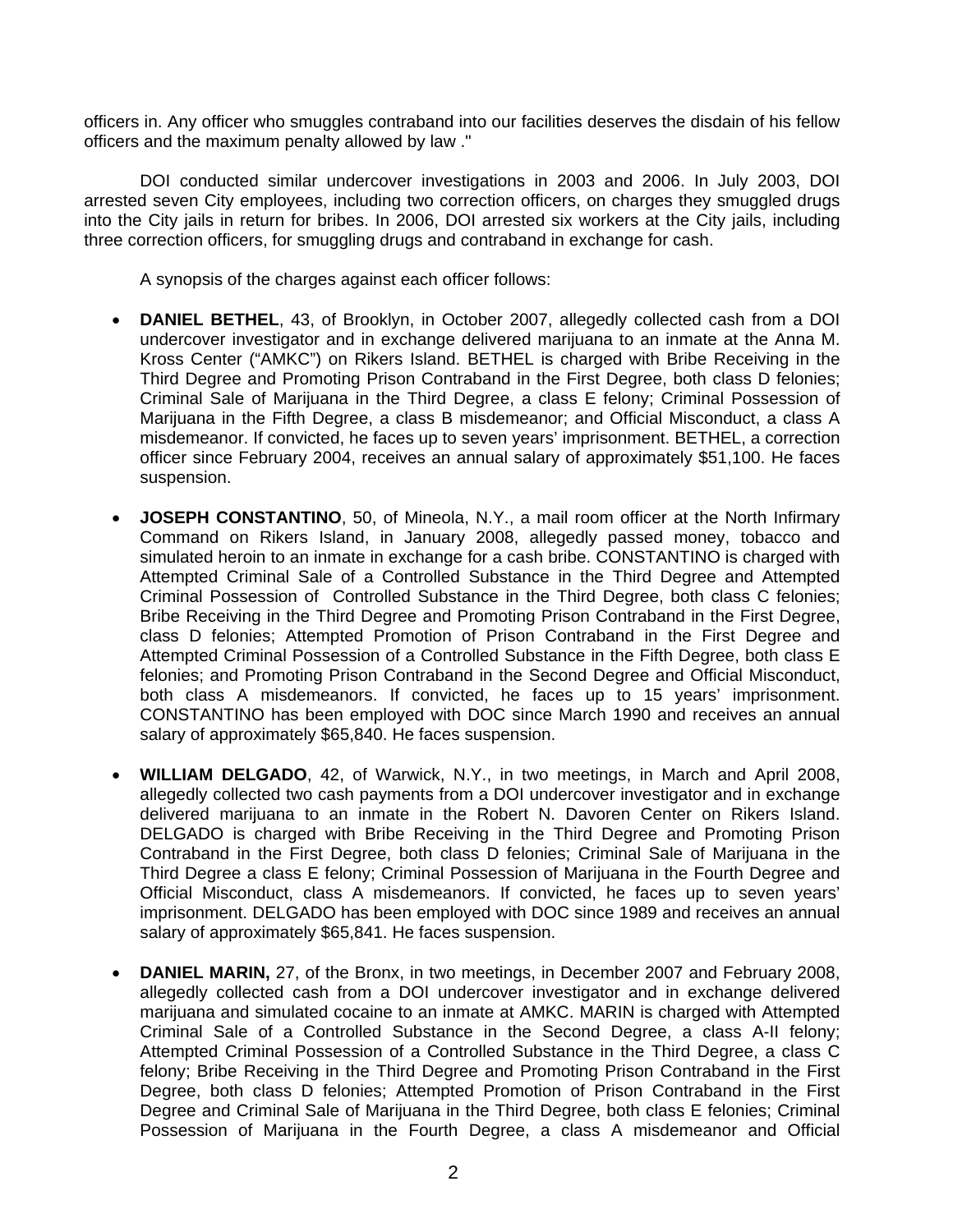Misconduct, class A misdemeanors; and Criminal Possession of Marijuana in the Fifth Degree, a class B misdemeanor. If convicted, he faces up to life in prison. MARIN was employed with DOC from June 2005 to March 2008, at an annual salary of approximately \$42,160, when he was terminated for reasons unrelated to this investigation.

- **ANTHONY NARCISSE**, 24, of Manhattan**,** in two meetings in May 2007, allegedly collected two cash payments from a DOI undercover investigator and in exchange delivered marijuana to an inmate at AMKC. NARCISSE is charged with Bribe Receiving in the Third Degree and Promoting Prison Contraband in the First Degree, both class D felonies; Criminal Sale of Marijuana in the Third Degree, a class E felony; Criminal Possession of Marijuana in the Fourth Degree and Official Misconduct, class A misdemeanors and Criminal Possession of Marijuana in the Fifth Degree, a class B misdemeanor. If convicted, he faces up to seven years' imprisonment. NARCISSE was employed with DOC from June 2006 to December 2007, when his employment, at a salary of approximately \$36,120, was terminated for reasons unrelated to this investigation.
- **TAMAR PEEBLES**, 26, of Brooklyn, in January 2008, allegedly collected cash from a DOI undercover investigator and in exchange delivered simulated heroin and marijuana to an inmate at AMKC. In a second meeting in January 2008, PEEBLES allegedly collected cash from the DOI undercover investigator and in exchange delivered simulated cocaine and marijuana to an inmate. PEEBLES is charged with Attempted Criminal Sale of a Controlled Substance in the Second Degree, a class A-II felony; Attempted Criminal Sale of a Controlled Substance in the Third Degree and Attempted Criminal Possession of a Controlled Substance in the Third Degree, class C felonies; Bribe Receiving in the Third Degree and Promoting Prison Contraband in the First Degree, both class D felonies; Criminal Sale of Marijuana in the Third Degree and Attempted Promotion of Prison Contraband in the First Degree, both class E felonies; Official Misconduct and Criminal Possession of Marijuana in the Fourth Degree, class A misdemeanors; and Criminal Possession of Marijuana in the Fifth Degree, a class B misdemeanor. If convicted, she faces up to life in prison. PEEBLES has been employed with DOC since June 2006 and receives an annual salary of approximately \$37,560. She faces suspension.
- **ANDREW PLASKETT**, 28, of Jamaica, N.Y., in two meetings, in February and March 2007, allegedly collected payments of cash from a DOI undercover investigator and in exchange delivered marijuana to an inmate at the George R. Vierno Center on Rikers Island. PLASKETT is charged with Bribe Receiving in the Third Degree and Promoting Prison Contraband in the First Degree, both class D felonies; Criminal Sale of Marijuana in the Third Degree a class E felony; Criminal Possession of Marijuana in the Fourth Degree and Official Misconduct, both class A misdemeanors. If convicted, he faces up to seven years' imprisonment. PLASKETT was employed with DOC from June 2005 until March 2007, when his salary was approximately of \$38,250 and his employment was terminated for reasons unrelated to this investigation.

Commissioner Gill Hearn thanked DOC Commissioner Martin F. Horn and his staff for their cooperation and assistance.

The investigations were conducted by DOI's Inspector General for DOC, Meera Joshi Cattafesta, Assistant Inspector General James Christo, and Correction Officer Investigators Jerome Corrica, Tomas Diaz, and Rhonda Young, under the supervision of Associate Commissioner Richard Sullivan.